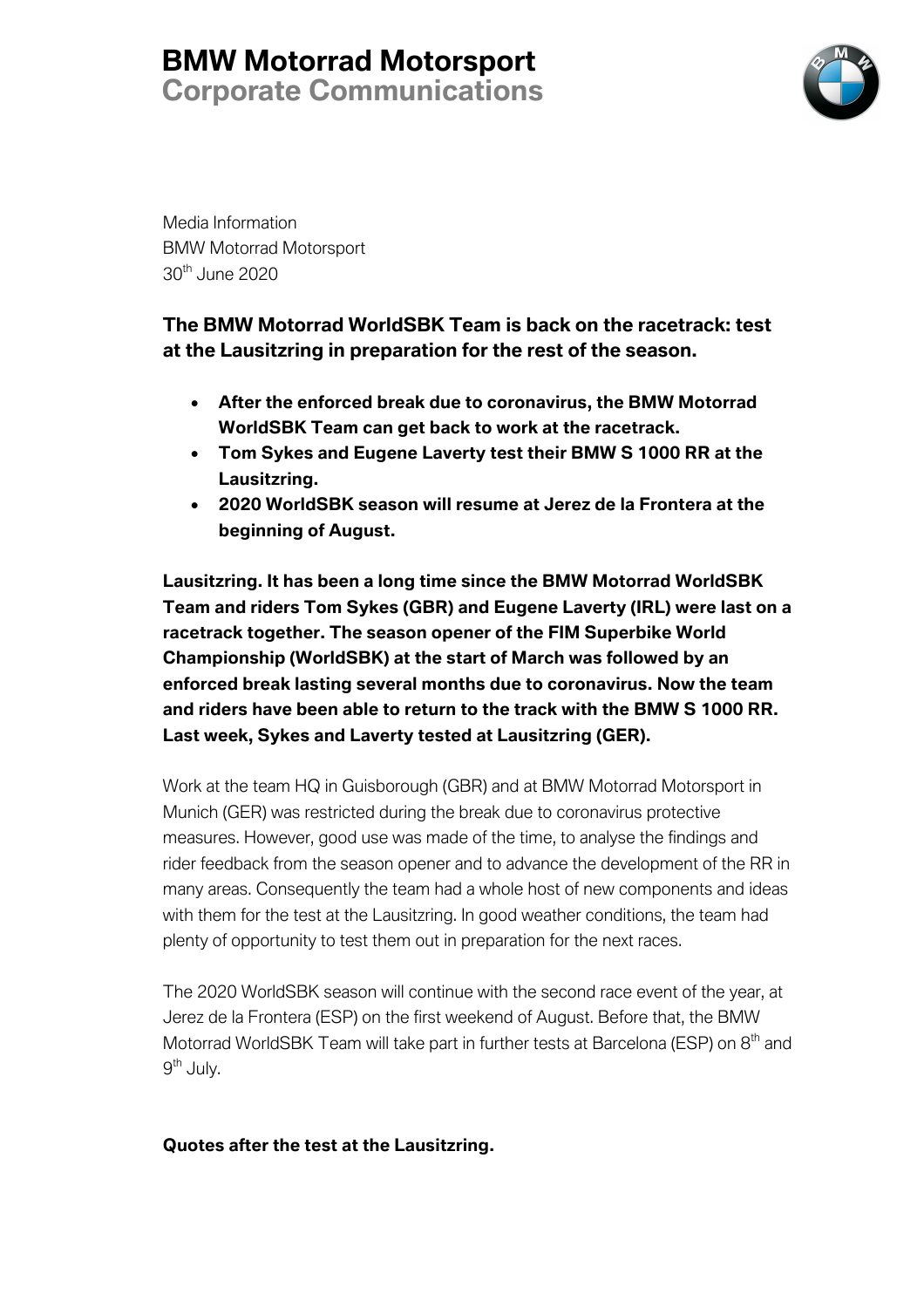

**Marc Bongers, BMW Motorrad Motorsport Director:** "It was absolutely great to be back at the racetrack after such a long break. We had a very good test at the Lausitzring in consistent conditions and tested several new parts. We are very confident that we will be coming back stronger than we were before the break. We are looking forward to returning to racing at Jerez and show our competitiveness."

**Shaun Muir, Team Principal BMW Motorrad WorldSBK Team:** "The test at the Lausitzring was the first time we had been back at the racetrack after the first round of the season in Australia, as in between we had been in lockdown with the coronavirus restrictions. We had great days of testing, the weather has been kind to us with very good conditions and we had the opportunity to test quite a lot of parts that we have been working on during the break. It has been very successful for both Tom and Eugene and we feel confident now that a lot of effort that the guys have been putting in at the factory will pay off now. We can look forward to another two days of testing at Barcelona in the first week of July."

**Tom Sykes:** "After such a long period off the bike with this tricky moment in time, it is an absolute pleasure to be here at the Lausitzring and back testing with the BMW Motorrad WorldSBK Team. It is fair to say that while everybody was stuck at home there has been a lot of work going on, certainly a lot of development, so this test has proved to be very vital. We certainly gathered a lot of information. It was good and it's a great feeling to be back on the BMW S 1000 RR. Now we all are looking forward to returning to racing shortly."

**Eugene Laverty:** "We had a fantastic test at the Lausitzring. It was great to be back riding my BMW S 1000 RR after nearly four months off due to the pandemic but I am still getting to know that bike. It's only the fourth track that I rode it on so it has been so beneficial to come here and ride it at the Lausitzring. We really benefitted from the track time in sunny conditions. Now we are ready to race again and we will be back stronger than ever."

A video of the Lausitzring test and video statements from Sykes, Laverty, Bongers and Muir are available for download in the BMW Group Press Club at the following link:

https://www.press.bmwgroup.com/global/video